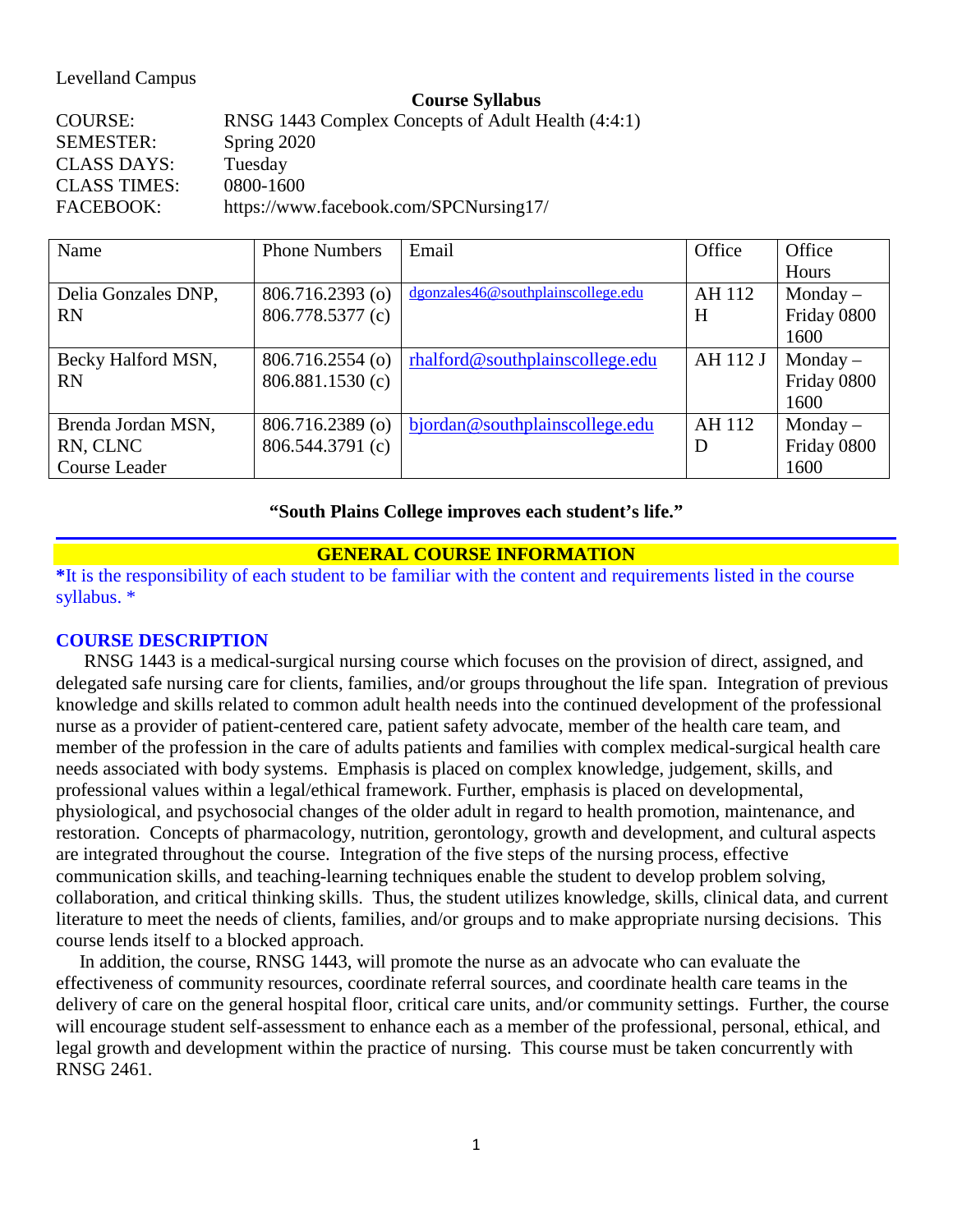# **STUDENT LEARNING OUTCOMES**

At the completion of the semester students will:

- 1. Utilize critical thinking and systematic problem-solving process as a framework for providing care for adult patients in structured health care setting with complex health care needs.
- 2. Integrate theoretical concepts with nursing knowledge and skills to meet the basic needs of patients, families, and/or groups throughout the life span in a variety of settings.
- 3. Integrate the five-step nursing process into nursing practice.

| 5. Integrate the live-step nursing process into nursing practice.                                              |
|----------------------------------------------------------------------------------------------------------------|
| 4. Formulate safe cost-effective nursing care in collaboration with members of health care team using          |
| critical thinking, problem-solving and the nursing process in a variety of settings through direct care,       |
| assignment, or delegation of care.                                                                             |
| 5. Utilize critical thinking and problem-solving skills in prioritizing the management and coordination of     |
| all aspects of care.                                                                                           |
| 6. Incorporate effective skills of communication and collaboration with patients, families, and/or groups      |
| in a variety of settings.                                                                                      |
| 7. Integrate principals of teaching-learning in providing information to patients, families, and/or groups     |
| regarding promotion, maintenance, and restoration of health or the process of death and dying.                 |
| 8. Communicating in the applicable language of the occupation and the business industry.                       |
| 9. Coordinate appropriate referral sources to meet the needs of patients, families, and/or groups.             |
| 10. Delegates appropriate assignments to members of the health care team.                                      |
| 11. Evaluate the effectiveness of community resources in the delivery of health care to patients, families,    |
| and/or groups.                                                                                                 |
| 12. Coordinate health care team in delivering care to patients, families, and/or groups.                       |
| 13. Integrate principals of advocacy to provide quality health care for patients, families, and/or groups.     |
| 14. Demonstrate legal and ethical behavior, safety practices, interpersonal and teamwork skills.               |
| 15. Integrate actions and act as a health care advocate to provide quality health care for patients, families, |
| and/or groups.                                                                                                 |
| 16. Integrate the roles of the professional associated degree nurse in the provision of care for adult         |
| patients and families.                                                                                         |
| 17. Evaluate clinical data, current literature, responses, and outcomes to therapeutic interventions to make   |
| appropriate nursing practice decisions.                                                                        |
| 18. Evaluate the responsibility for professional and personal growth and development.                          |
| 19. Integrate ethical and legal responsibility and accountability for one's nursing practice.                  |
| 20. Evaluate one's own caring behavior when interacting with patients, families, and members of the            |
| health care profession.                                                                                        |
| 21. Apply the theory, concepts, and skills involving specialized materials, equipment, procedures,             |
| regulations, laws, and interactions within and among political, economic, environmental, social, and           |
| legal systems associated with the particular occupation and business/industry.                                 |

# **COURSE OBJECTIVES -** Outline form (C-1, C-5, C-6, C-7, C-8, C-9, C-12, C-13, C-14, C-18, C-20; F-1, F-2, F-5, F-7, F-8, F-9, F-11, F-12, F-13, F-16, F-17)

See unit contents.

## **EVALUATION METHODS**

Computer-based exams, written exams, written assignments, quizzes, and other projects as assigned.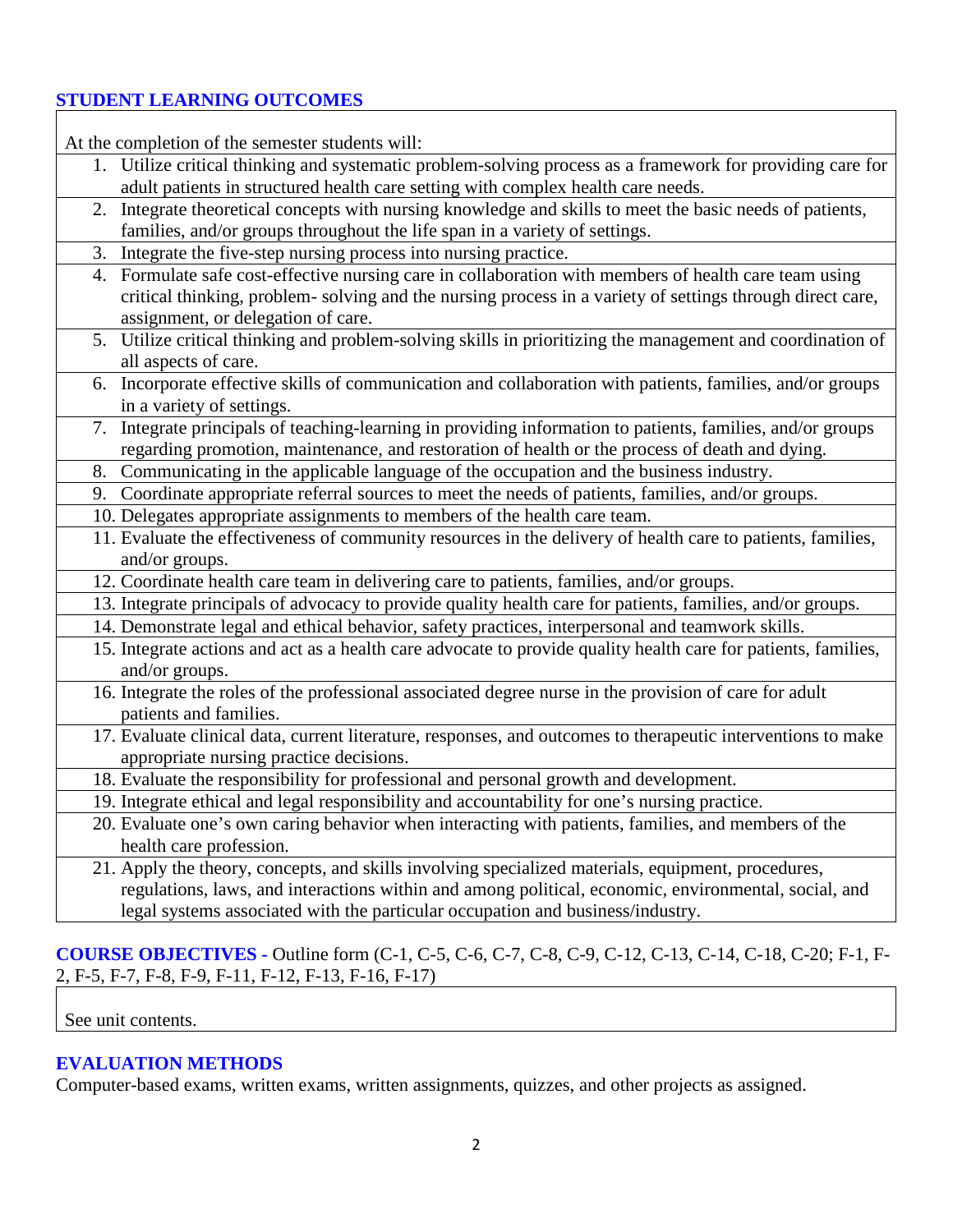## **ACADEMIC INTEGRITY**

It is the aim of the faculty of South Plains College to foster a spirit of complete honesty and a high standard of integrity. The attempt of any student to present as his or her own any work which he or she has not honestly performed is regarded by the faculty and administration as a most serious offense and renders the offender liable to serious consequences, possibly suspension.

**Cheating** - Dishonesty of any kind on examinations or on written assignments, illegal possession of examinations, the use of unauthorized notes during an examination, obtaining information during an examination from the textbook or from the examination paper of another student, assisting others to cheat, alteration of grade records, illegal entry or unauthorized presence in the office are examples of cheating. Complete honesty is required of the student in the presentation of any and all phases of coursework. This applies to quizzes of whatever length, as well as final examinations, to daily reports and to term papers.

**Plagiarism** - Offering the work of another as one's own, without proper acknowledgment, is plagiarism; therefore, any student who fails to give credit for quotations or essentially identical expression of material taken from books, encyclopedias, magazines and other reference works, or from themes, reports or other writings of a fellow student, is guilty of plagiarism.

## **VERIFICATION OF WORKPLACE COMPETENCIES**

External learning experiences (clinicals) provide workplace settings in which students apply content and strategies related to program theory and management of the workflow. Successful completion of the designated Semester 3 course outcomes will allow the student to continue to advance within the program. Successful completion of RNSG 1443 meets the requirements as stated in the Differentiated Essential Competencies of Graduates of Texas Nursing Program.

### **BLACKBOARD**

**Blackboard is an e-Education platform designed to enable educational innovations everywhere by connecting people and technology. This educational tool will be used in this course throughout the semester.** 

### **FACEBOOK**

The nursing program has a Facebook page at https://www.facebook.com/SPCNursing17/ In addition to the South Plains College website; this Facebook page will be used to keep students up-to-date on program activities, weather delays, South Plains College announcements and will help with program recruitment. "Liking" the South Plains College Nursing Facebook page is not mandatory, nor are personal Facebook accounts, in order to access this page.

### **SCANS and FOUNDATION SKILLS**

Refer also to Course Objectives. Scans and Foundation Skills attached

### **SPECIFIC COURSE INFORMATION**

**TEXT AND MATERIALS**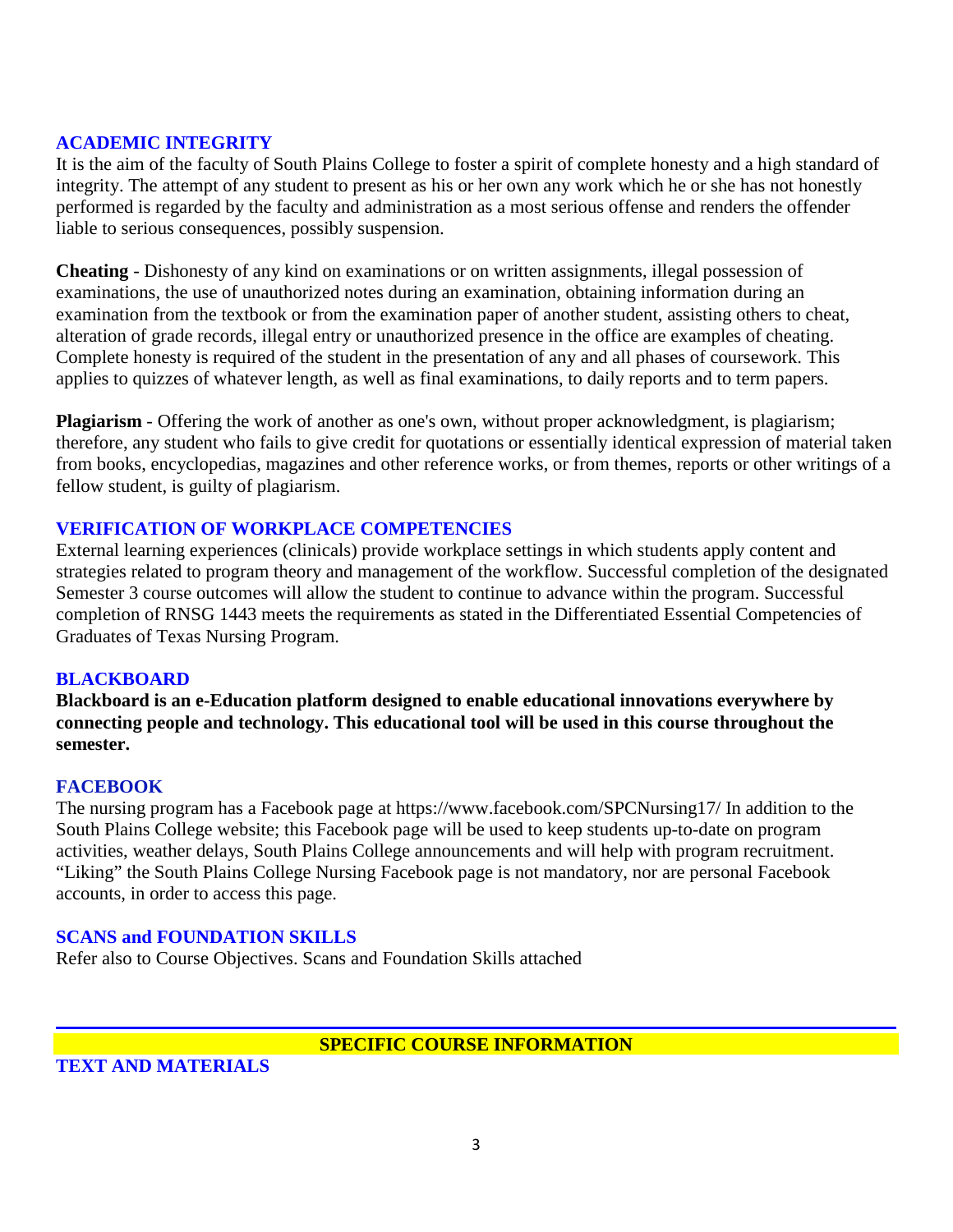## Required Text

 Hinkle, J. Lippincott CoursePoint+ for Brunner & Suddarth's Textbook of Medical-Sugical Nursing (14th edition). Philadelphia, PA: J. B. Lippincott

Fransden's, CoursePoint+ for Abrams Drug (11<sup>th</sup> edition) Lippincott

Ackley, B. Nursing Diagnosis Handbook (11<sup>th</sup> edition) Elsevier.

Gahart, B. Intravenous Medications (Current Edition). St. Louis, MO: Mosby-Year Book, Inc.

Kee, J.L. Fluid and Electrolytes with Clinical Applications (Current Edition) Thomson Delmar Learning

Kee, J.L. Laboratory and Diagnostic Test (Current Edition). Upper Saddle River, NJ: Prentice Hall Health.

Smeltzer, S. & Bare, B. Brunner & Suddarth's Textbook of Medical Surgical Nursing  $(14<sup>th</sup>$  Edition) Philadelphia. Lippincott, Williams & Williams.

Taylor, Lillis, Lynn. Fundamentals of Nursing (Current Edition) Philadelphia. Lippincott, Williams, & Williams.

Your choice of drug guide Medical Dictionary of Choice

### **RECOMMENDED TEXTS**

Macklin, D. Math for Clinical Practice (Current Edition). Elsevier

Publication Manual of the American Psychological Association (Current Edition). (2001)

## **ADDITIONAL CLASSROOM ITEMS**

Students should come to class prepared with pens, pencils, and a spiral notebook or paper for taking notes or completed quizzes or assignments in class. Students should be prepared to take notes over lecture material if they choose. Students must have power points printed before class. Students are not allowed to interrupt any class that is testing in order to print power points or other material.

## **ATTENDANCE POLICY (\*READ CAREFULLY)**

### **Class Attendance**

Students are expected to attend all classes in order to be successful in a course. The student may be administratively withdrawn from the course when absences become excessive as defined in the course syllabus.

When an unavoidable reason for class absence arises, such as illness, an official trip authorized by the college or an official activity, the instructor may permit the student to make up work missed. It is the student's responsibility to complete work missed within a reasonable period of time as determined by the instructor. Students are officially enrolled in all courses for which they pay tuition and fees at the time of registration. Should a student, for any reason, delay in reporting to a class after official enrollment, absences will be attributed to the student from the first-class meeting.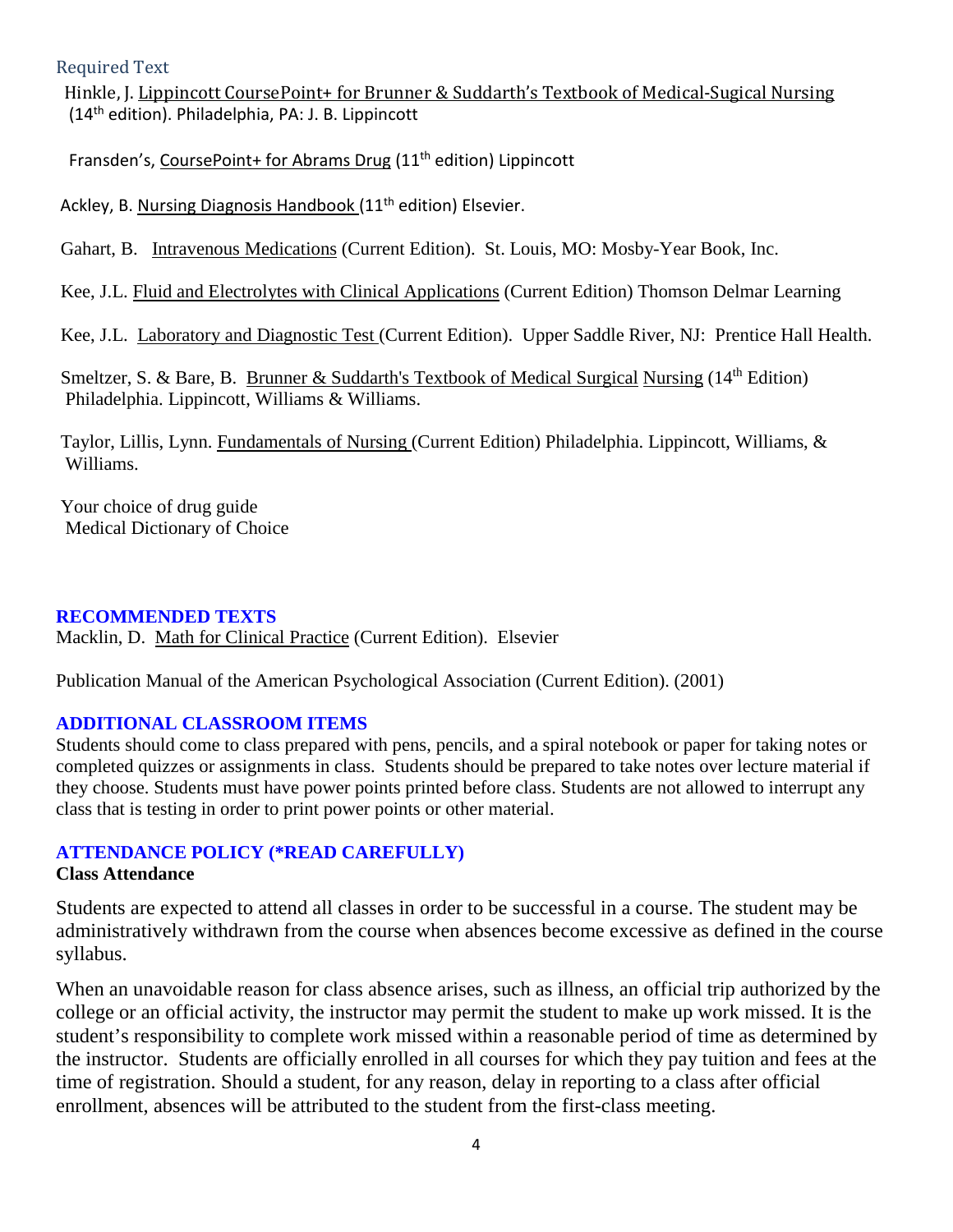Students who enroll in a course but have "Never Attended" by the official census date, as reported by the faculty member, will be administratively dropped by the Office of Admissions and Records. A student who does not meet the attendance requirements of a class as stated in the course syllabus and does not officially withdraw from that course by the official census date of the semester, may be administratively withdrawn from that course and receive a grade of "X" or "F" as determined by the instructor. Instructors are responsible for clearly stating their administrative drop policy in the course syllabus, and it is the student's responsibility to be aware of that policy.

It is the student's responsibility to verify administrative drops for excessive absences through MySPC using his or her student online account. If it is determined that a student is awarded financial aid for a class or classes in which the student never attended or participated, the financial aid award will be adjusted in accordance with the classes in which the student did attend/participate and the student will owe any balance resulting from the adjustment.

(http://catalog.southplainscollege.edu/content.php?catoid=47&navoid=1229#Class\_Attendance)

The SPC ADNP policy must be followed. Refer to the SPC ADNP Nursing Student Handbook to review this policy. In addition, refer to the attendance policy found in the South Plains College Catalog. Punctual and regular class attendance, as stated in the SPC handbook, is required of all students attending South Plains College. According to SPC Student Handbook, there are no excused absences. The Instructor/course leader has the prerogative of dropping the student from the course for any absences. Students are expected to attend all lecture days. In the event of illness, it is the student's responsibility to notify his/her instructor. The student can miss no more than ten (10) hours of classroom lecture. A student missing more than ten (10) classroom lecture hours will be dropped from RNSG 1443. The course leader may initiate the withdrawal of the student for any absences. Reinstatement is handled on an individual basis. Do not be tardy for lecture; students tardy time will be cumulative throughout the semester. Cellular phones must be turned off during the lecture period or while in the NLRL (nursing learning resource lab). Failure to turn off phone before class may result in students being asked to leave the classroom.

## **ASSIGNMENT POLICY**

All assignments must be completed by the assigned due date. Late and/or incomplete work will not be accepted and a grade of zero will be recorded. Assignments, quizzes, exams, and skills missed due to an unexcused absence may not be made up. Assignments are due by the assigned dates and times in Central Standard Time (CST) on the class schedule. Students should contact faculty prior to the due date and time if they anticipate material will be late. Please note contacting faculty will not guarantee the receipt of an extension for the assignment. Please allow enough time for preparation and submission of each assignment prior to the scheduled due date.

## **COMPUTER USAGE**

As computer technology in the field of health occupations continues to become more popular, computers will be used in this course for several assignments. All students have access to computers and printers on the South Plains College campus. Students will be expected to utilize computers to access assignments and classroom resources. All registered students are supplied with a working email account from South Plains College. In order to take exams, students must have their username and password.

# **ALL STUDENTS ARE EXPECTED TO KNOW THEIR SPC STUDENT USERNAME AND PASSWORD.**

# **COMPUTER LAB USAGE**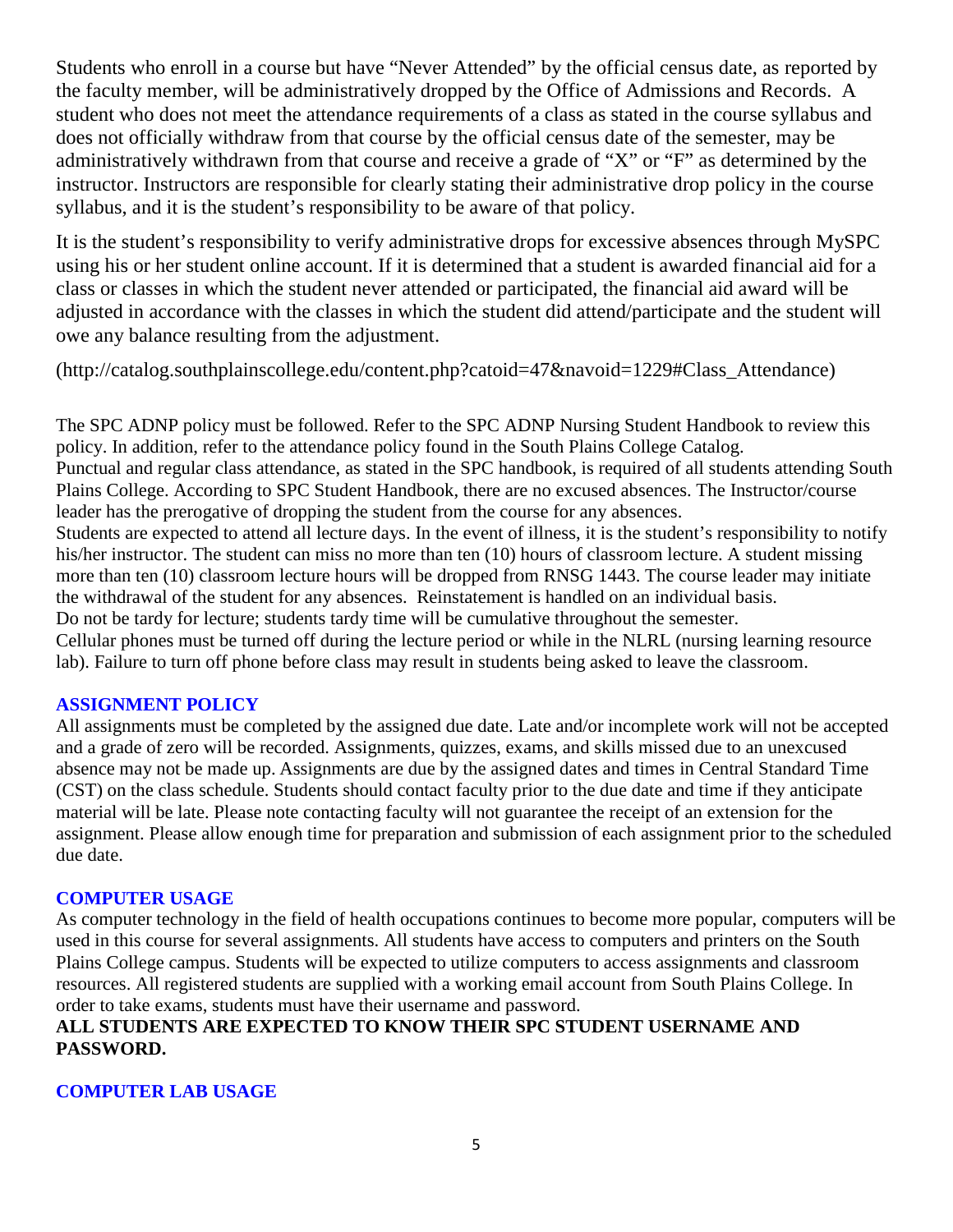The computer lab(s) on any campus may be used by students during scheduled open hours or as assigned by an instructor. Printer paper will not be provided for students to print materials but students may seek assistance from faculty or staff to request lab paper from the college if needed. Lack of computer lab paper is not an excuse for not having homework assignments, skills lab sheets, or any other required documents. Students should come prepared for class.

## **EXAMS**

Student exams will be administered via computer to prepare them for the NCLEX exam. Additionally, many exam questions will be constructed in the same manner as NCLEX questions, allowing students to prepare for that testing format.

Weekly quizzes will be given through Course Point Plus for both Brunner and Abrams textbooks. These exams will open on Thursday at 1500 and are due at 0800 the following Monday. Quizzes **not** completed by the following Monday morning at 0800 will be given a **grade of zero**.

Each unit exam includes 100 questions. Students will receive 2 hours to take each exam. Students must receive a cumulative grade of 77% or better on all exams, including the ATI Med Surge exam, to pass RNSG 1443. Exams scores will not be rounded. Assignments will not be included until a 77% exam average is obtained. Students receiving less than a 77% on any exam should review with the retention coach or the instructor presenting the material to review questions and reason questions were missed. Unit exams will consist of **80%** of the final course grade. The exam policy includes the following:

- Personal belongings are not allowed in the lab during testing.
- Pencils, calculators and scratch paper will be issued to students prior to exam. These items must be returned prior to exiting testing area.
- Cell phones and/or smart watches are not allowed in the lab during testing.
- Students must adhere to lab rules.
- Hats, hoodies, smart watches, jackets, large coats, or proxy badges may not be worn.
- Talking will not be permitted; questions will be answered by an instructor.
- Any action interpreted as cheating by facilitating instructor may result in immediate removal from testing lab, a zero recorded for the test grade and possible removal from SPC nursing program.

Students will be required to take an ATI (Med Surge) predictor exam. The ATI exam will include 100 questions. The purpose of the exam is to evaluate the competency of the student's knowledge of med surge. Students will receive a level from ATI and the grade will be calculated accordingly.

| Level                | Score |
|----------------------|-------|
| Level 3              | 95    |
| Level 2              | 85    |
| Level 1              | 70    |
| <b>Below Level 1</b> | 60    |

**The student must achieve a weighted average of 77% or greater on the unit exams and ATI exam to pass the course.**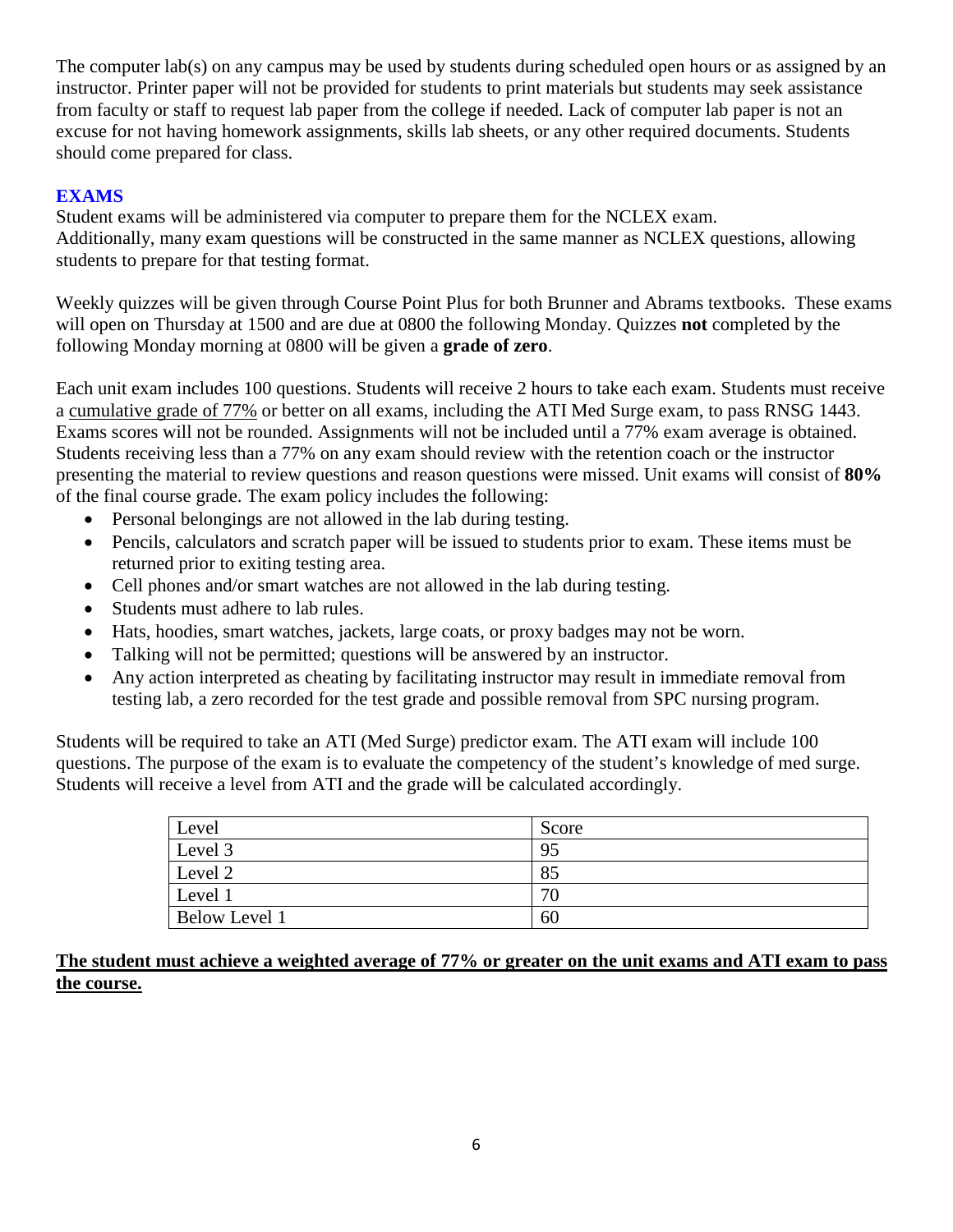#### **GRADING POLICY**

The grade for this course will be determined upon completion of the following components:

| Unit Exams and Quizzes (8) | 80%       |
|----------------------------|-----------|
| Final Exam                 | 20%       |
| Math Test                  | Pass/Fail |

#### **\*Additional assignments will not be included until a 77% exam (unit exams) average is obtained.**

Course grades are based on the following scale:

 $A = 90-100%$ 

 $B = 80 - 89.99\%$ 

 $C = 77 - 79.99\%$ 

 $D = 60 - 76.99\%$ 

 $F =$  below 60%

#### **COURSE SCHEDULE**

See Blackboard for semester calendar.

#### **COMMUNICATION POLICY**

Electronic communication between instructor and students in this course will utilize the South Plains College "My SPC" and email systems. We will utilize text messaging and you may communicate with us this way also. The instructor will not initiate communication using private email accounts. Students are encouraged to check SPC email on a regular basis each week of class. Students will also have access to assignments, web-links, handouts, and other vital material which will be delivered via the classroom website. Any student having difficulty accessing the classroom website or their email should immediately contact their instructor for direction. The instructor will work with any student to ensure the student has access to a computer on campus and can obtain the needed class content that is located on the course website.

#### **CAMPUS CARRY**

Campus Concealed Carry - Texas Senate Bill - 11 (Government Code 411.2031, et al.) authorizes the carrying of a concealed handgun in South Plains College buildings only by persons who have been issued and are in possession of a Texas License to Carry a Handgun. Qualified law enforcement officers or those who are otherwise authorized to carry a concealed handgun in the State of Texas are also permitted to do so. Pursuant to Penal Code (PC) 46.035 and South Plains College policy, license holders may not carry a concealed handgun in restricted locations. For a list of locations, please refer to the SPC policy at:

[\(http://www.southplainscollege.edu/human\\_resources/policy\\_procedure/hhc.php\)](about:blank)

Pursuant to PC 46.035, the open carrying of handguns is prohibited on all South Plains College campuses. Report violations to the College Police Department at 806-716-2396 or 9-1-1.

**NON-DISCRIMINATION STATEMENT**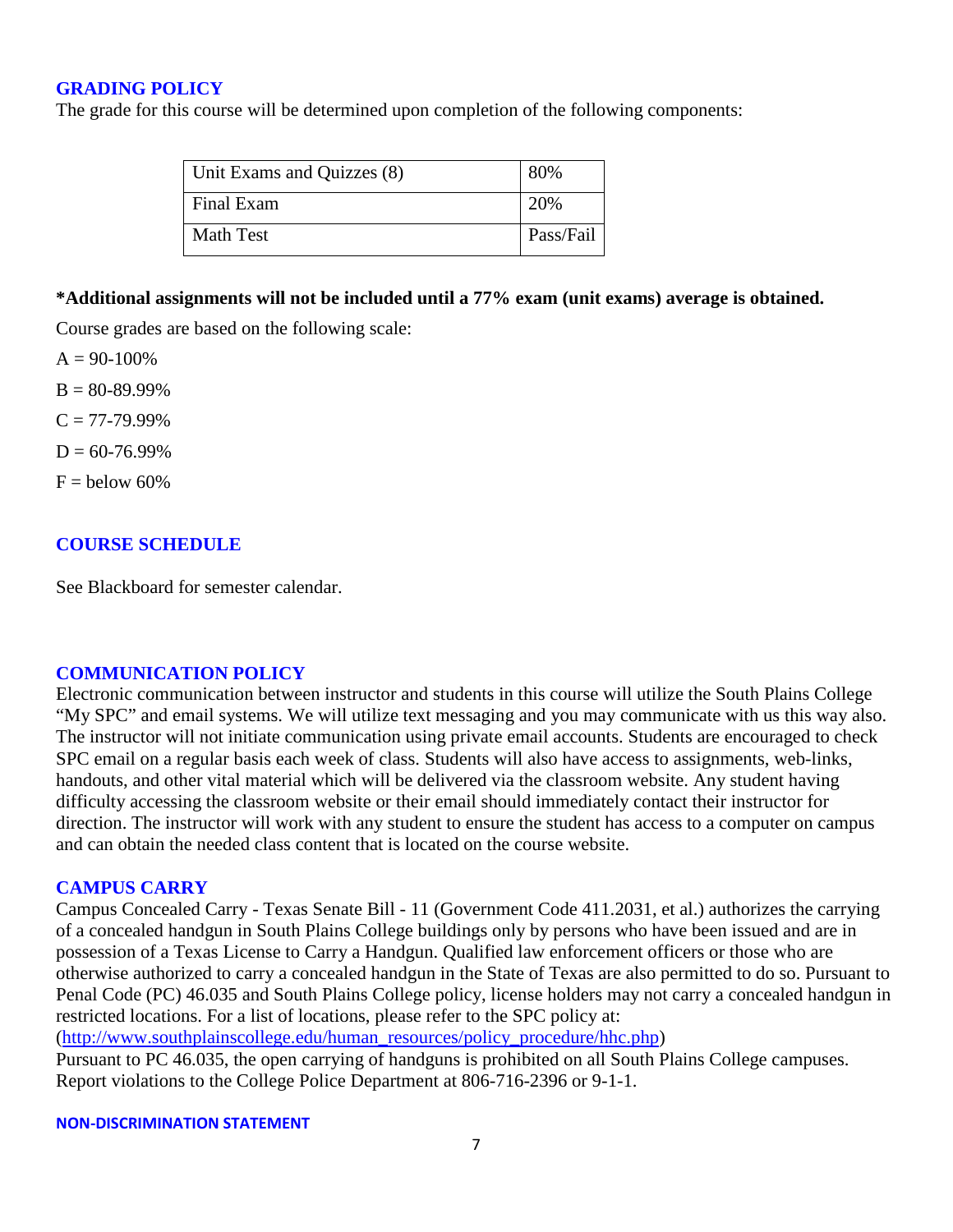South Plains College does not discriminate on the basis of race, color, national origin, sex, disability or age in its programs and activities. The following person has been designated to handle inquiries regarding the nondiscrimination policies: Vice President for Student Affairs, South Plains College, 1401 College Avenue, Box 5, Levelland, TX 79336. Phone number 806-716-2360.

### **PREGNANCY ACCOMMODATIONS STATEMENT**

If you are pregnant, or have given birth within six months, Under Title IX you have a right to reasonable accommodations to help continue your education. To activate accommodations, you must submit a Title IX pregnancy accommodations request, along with specific medical documentation, to the Director of Health and Wellness. Once approved, notification will be sent to the student and instructors. It is the student's responsibility to work with the instructor to arrange accommodations. Contact the Director of Health and Wellness at 806-716-2362 or email cgilster@southplainscollege.edu for assistance.

## **STUDENT CONDUCT**

Rules and regulations relating to the students at South Plains College are made with the view of protecting the best interests of the individual, the general welfare of the entire student body and the educational objectives of the college. As in any segment of society, a college community must be guided by standards that are stringent enough to prevent disorder, yet moderate enough to provide an atmosphere conducive to intellectual and personal development.

A high standard of conduct is expected of all students. When a student enrolls at South Plains College, it is assumed that the student accepts the obligations of performance and behavior imposed by the college relevant to its lawful missions, processes and functions. Obedience to the law, respect for properly constituted authority, personal honor, integrity and common sense guide the actions of each member of the college community both in and out of the classroom.

Students are subject to federal, state and local laws, as well as South Plains College rules and regulations. A student is not entitled to greater immunities or privileges before the law than those enjoyed by other citizens. Students are subject to such reasonable disciplinary action as the administration of the college may consider appropriate, including suspension and expulsion in appropriate cases for breach of federal, state or local laws, or college rules and regulations. This principle extends to conduct off-campus which is likely to have adverse effects on the college or on the educational process which identifies the offender as an unfit associate for fellow students.

Any student who fails to perform according to expected standards may be asked to withdraw. Rules and regulations regarding student conduct appear in the current Student Guide.

### **SPECIAL REQUIREMENTS (\*Read Carefully)**

- Students must present the signature page acknowledging that the student has read and understands the content of syllabus, program and clinical handbook, grievance policy, and appeals process (See Appendix)
- **Cell Phones** Cell phones are to be turned OFF or silenced during scheduled class periods. **Text messaging is not allowed during scheduled class/lab times.** Cell phones are to be used outside the classroom or lab only on designated breaks. Students are not allowed to have cell phones on their person during exams.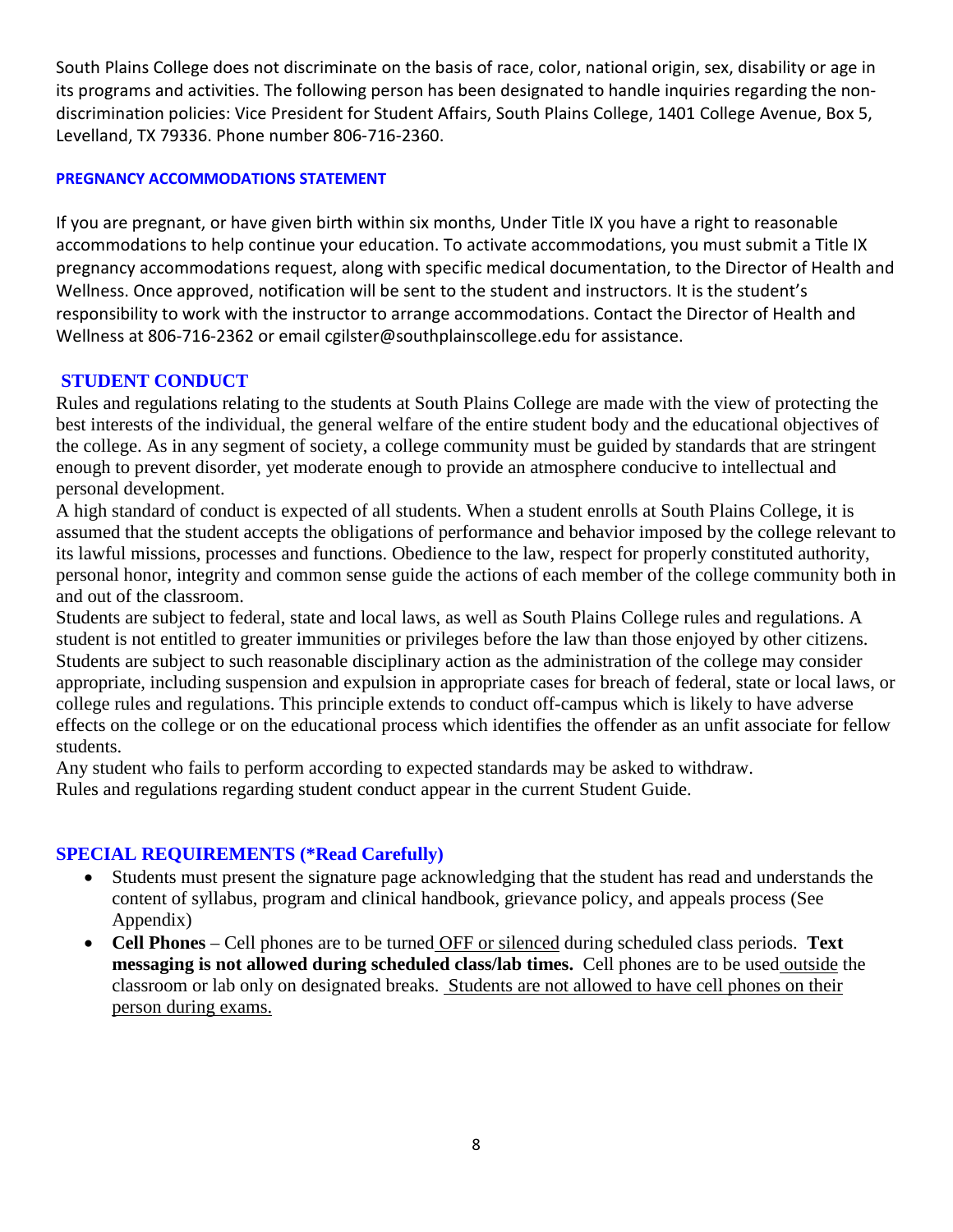## **ACCOMMODATIONS**

#### **DIVERSITY STATEMENT**

In this class, the teacher will establish and support an environment that values and nurtures individual and group differences and encourages engagement and interaction. Understanding and respecting multiple experiences and perspectives will serve to challenge and stimulate all of us to learn about others, about the larger world and about ourselves. By promoting diversity and intellectual exchange, we will not only mirror society as it is, but also model society as it should and can be.

### **DISABILITIES STATEMENT**

Students with disabilities, including but not limited to physical, psychiatric, or learning disabilities, who wish to request accommodations in this class should notify the Disability Services Office early in the semester so that the appropriate arrangements may be made. In accordance with federal law, a student requesting accommodations must provide acceptable documentation of his/her disability to the Disability Services Office. For more information, call or visit the Disability Services Office at Levelland Student Health & Wellness Center 806-716-2577, Reese Center (also covers ATC) Building 8: 806-716-4675, Plainview Center Main Office: 806-716-4302 or 806-296-9611, or the Health and Wellness main number at 806-716-2529.

## **FOUNDATION SKILLS**

**BASIC SKILLS–Reads, Writes, Performs Arithmetic and Mathematical Operations, Listens and Speaks** F-1 Reading–locates, understands, and interprets written information in prose and in documents such as manuals, graphs, and schedules.

F-2 Writing–communicates thoughts, ideas, information and messages in writing and creates documents such as letters, directions, manuals, reports, graphs, and flow charts.

F-3 Arithmetic–performs basic computations; uses basic numerical concepts such as whole numbers, etc.

F-4 Mathematics–approaches practical problems by choosing appropriately from a variety of mathematical techniques.

F-5 Listening–receives, attends to, interprets, and responds to verbal messages and other cues.

F-6 Speaking–organizes ideas and communicates orally.

## **THINKING SKILLS–Thinks Creatively, Makes Decisions, Solves Problems, Visualizes and Knows How to Learn and Reason**

F-7 Creative Thinking–generates new ideas.

F-8 Decision-Making–specifies goals and constraints, generates alternatives, considers risks, evaluates and chooses best alternative.

F-9 Problem Solving–recognizes problems, devises and implements plan of action.

F-10 Seeing Things in the Mind's Eye–organizes and processes symbols, pictures, graphs, objects, and other information.

F-11 Knowing How to Learn–uses efficient learning techniques to acquire and apply new knowledge and skills. F-12 Reasoning–discovers a rule or principle underlying the relationship between two or more objects and applies it when solving a problem.

## **PERSONAL QUALITIES–Displays Responsibility, Self-Esteem, Sociability, Self-Management, Integrity and Honesty**

F-13 Responsibility–exerts a high level of effort and perseveres towards goal attainment.

F-14 Self-Esteem–believes in own self-worth and maintains a positive view of self.

F-15 Sociability–demonstrates understanding, friendliness, adaptability, empathy and politeness in group settings.

F-16 Self-Management–assesses self accurately, sets personal goals, monitors progress and exhibits selfcontrol.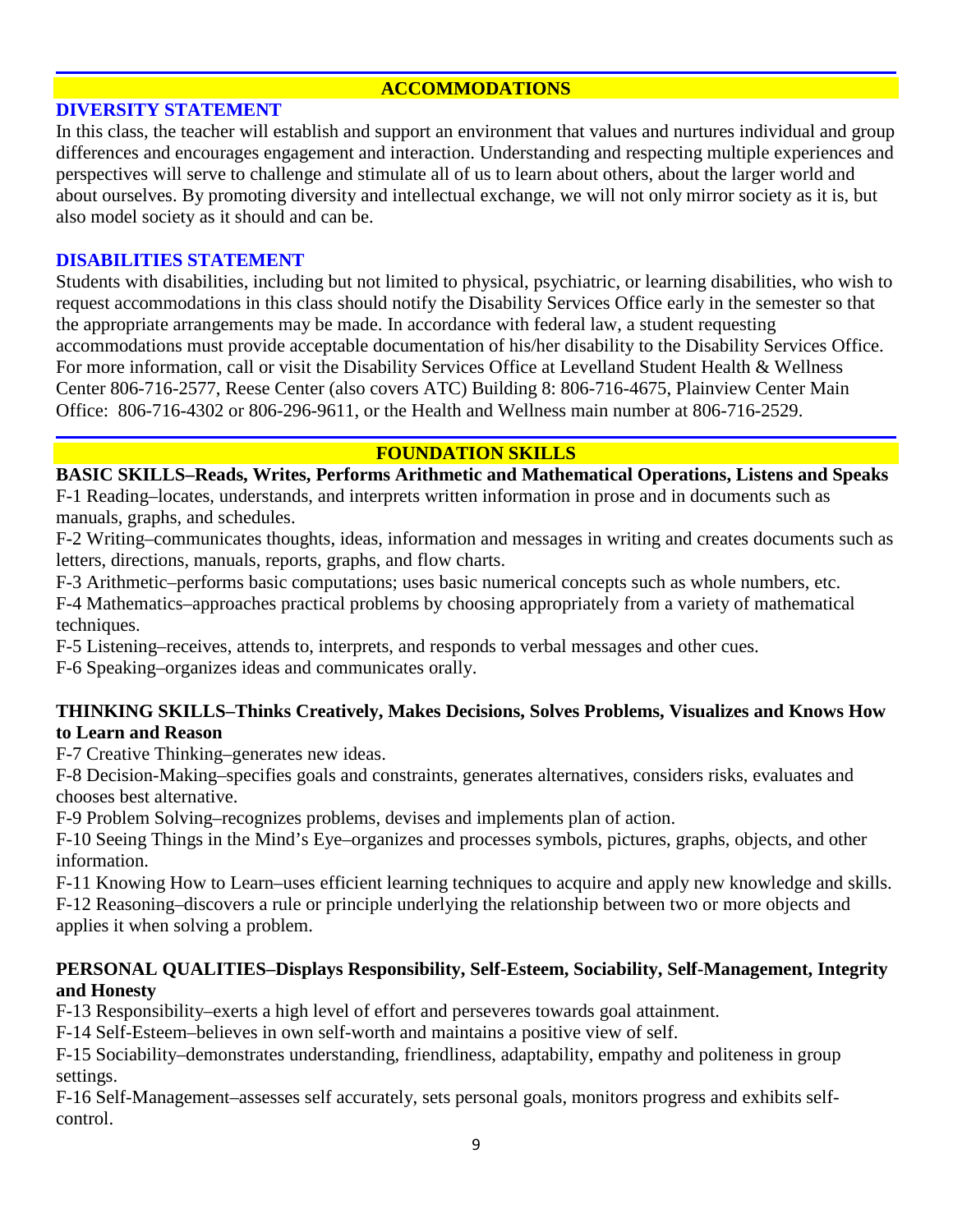F-17 Integrity/Honesty–chooses ethical courses of action.

## **SCANS COMPETENCIES**

C-1 **TIME** - Selects goal - relevant activities, ranks them, allocates time, prepares and follows schedules. C-2 **MONEY** - Uses or prepares budgets, makes forecasts, keeps records and makes adjustments to meet objectives.

C-3 **MATERIALS AND FACILITIES** - Acquires, stores, allocates, and uses materials or space efficiently. C-4 **HUMAN RESOURCES** - Assesses skills and distributes work accordingly, evaluates performances and provides feedback.

## **INFORMATION - Acquires and Uses Information**

- C-5 Acquires and evaluates information.
- C-6 Organizes and maintains information.
- C-7 Interprets and communicates information.

C-8 Uses computers to process information.

# **INTERPERSONAL–Works With Others**

C-9 Participates as a member of a team and contributes to group effort.

C-10 Teaches others new skills.

C-11 Serves Clients/Customers–works to satisfy customer's expectations.

C-12 Exercises Leadership–communicates ideas to justify position, persuades and convinces others, responsibly challenges existing procedures and policies.

C-13 Negotiates-works toward agreements involving exchanges of resources; resolves divergent interests.

C-14 Works With Diversity–works well with men and women from diverse backgrounds.

# **SYSTEMS–Understands Complex Interrelationships**

C-15 Understands Systems–knows how social, organizational, and technological systems work and operates effectively with them.

C-16 Monitors and Corrects Performance–distinguishes trends, predicts impacts on system operations, diagnoses systems performance and corrects malfunctions.

C-17 Improves or Designs Systems–suggests modifications to existing systems and develops new or alternative systems to improve performance.

# **TECHNOLOGY–Works with a Variety of Technologies**

C-18 Selects Technology–chooses procedures, tools, or equipment, including computers and related technologies.

C-19 Applies Technology to Task–understands overall intent and proper procedures for setup and operation of equipment.

C-20 Maintains and Troubleshoots Equipment–prevents, identifies, or solves problems with equipment, including computers and other technologies.